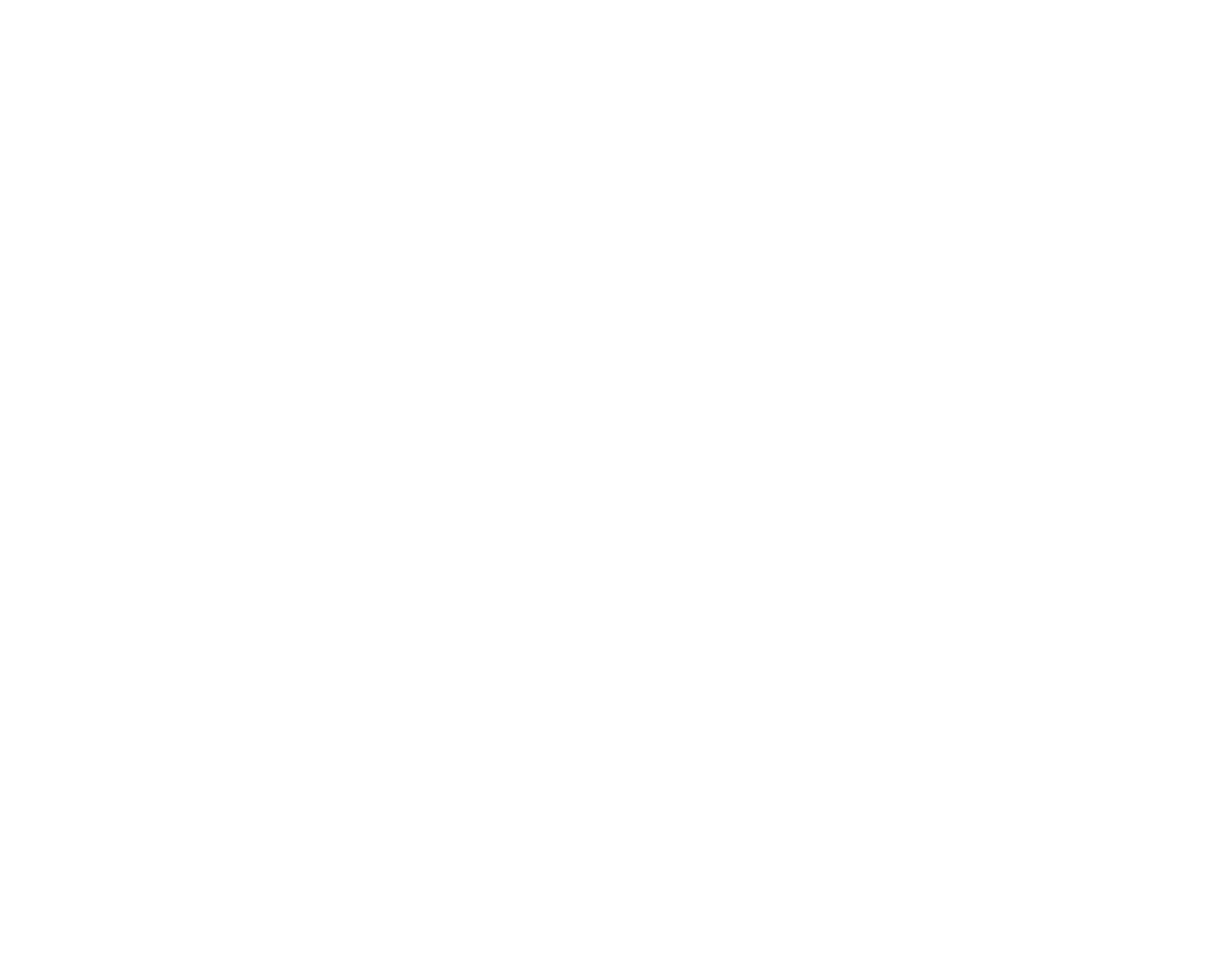#### **UNITED STATES SOCCER FEDERATION**

**Julie Ilacqua**  Managing Director of Federation Services

#### **FOREWORD**

In 1998, the United States Soccer Federation updated the *Guide to Procedures for Referees, Assistant Referees and Fourth Officials*. Although there are a number of entries in the *Guide* regarding the role of the fourth official, its focus was primarily on referees and assistant referees. Both within the Laws of the Game and in actual practice, the responsibilities of the fourth official have been growing in recent years. Given that such officials are commonly used in the most competitive and widely seen matches, the National Program for Referee Development is issuing this *Guide* to the responsibilities of the fourth official.

 The procedures outlined in the pamphlet will standardize officiating techniques, signals, and mechanics at all levels of play. These thoroughly tested mechanics were drawn from earlier memoranda, papers, and other guidelines which have been reviewed by senior referees and instructors.

 The *Guide* and its accompanying instructor manual were compiled by Dan Heldman and Josef Zeevi as part of the national instructional program. David McNeill, Jr. and Gil Weber provided additional contributions and comments.

 References to the male gender in this *Guide* in respect to referees, assistant referees, fourth officials, and players are for simplification and apply to both males and females.

Alfred Kleinaitis Manager of Referee Development and Education, 2001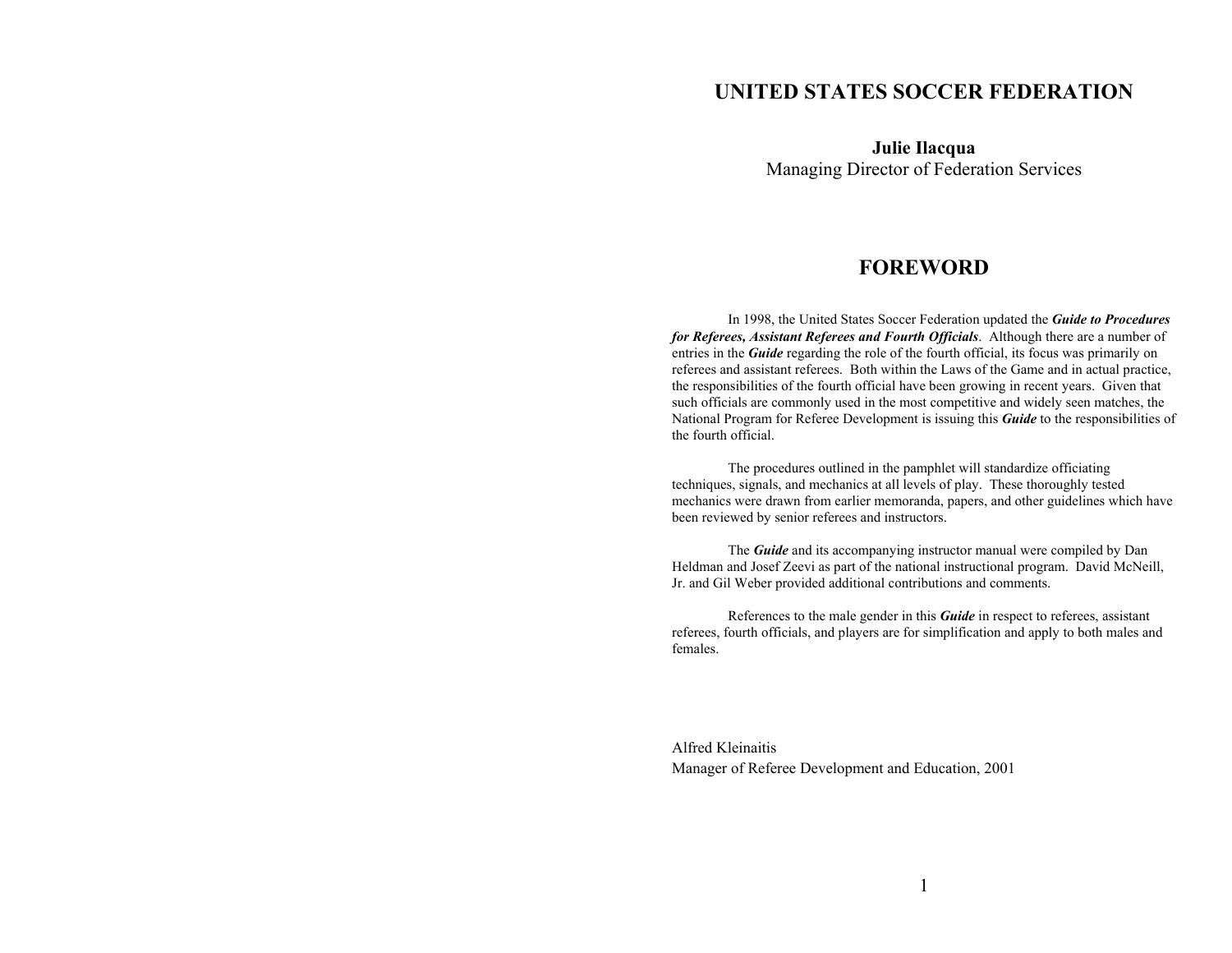# **Table of Contents**

| $\mathsf{A}$ |                                                                  |  |  |  |
|--------------|------------------------------------------------------------------|--|--|--|
| B.           |                                                                  |  |  |  |
| C.           |                                                                  |  |  |  |
| D.           |                                                                  |  |  |  |
| 2.           |                                                                  |  |  |  |
| $\mathsf{A}$ |                                                                  |  |  |  |
| B.           |                                                                  |  |  |  |
| C.           |                                                                  |  |  |  |
| D.           |                                                                  |  |  |  |
| Е.           |                                                                  |  |  |  |
| F.           |                                                                  |  |  |  |
| G.           | Additional Periods of Play and/or Kicks from the Penalty Mark 14 |  |  |  |
| 3.           |                                                                  |  |  |  |
| $A_{\cdot}$  |                                                                  |  |  |  |
| B.           |                                                                  |  |  |  |
| C.           |                                                                  |  |  |  |
| 4.           | General Considerations and Special Situations 17                 |  |  |  |
| 5.           |                                                                  |  |  |  |
| 6            |                                                                  |  |  |  |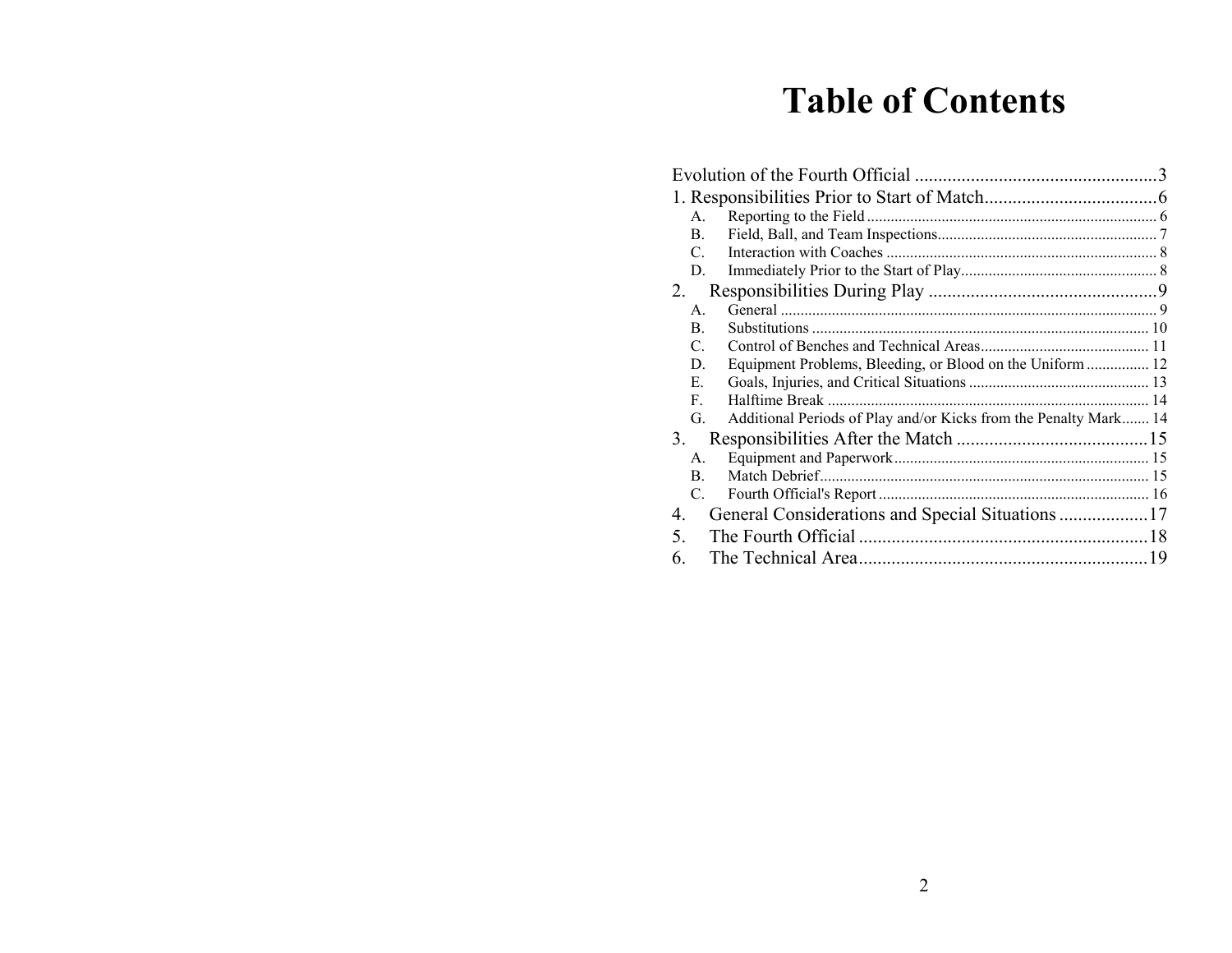# **Evolution of the Fourth Official**

<span id="page-4-0"></span>There are several critical years worth noting in understanding how the role of the fourth official has evolved. Observing how the role has changed through the addition of new functions and expanding responsibilities is key to seeing where this increasingly important element of the officiating team is likely to move in the future.

**1991** - The International Football Association Board (IFAB) officially introduced the fourth official to the Laws of the Game. At that time, the formal role was brief:

- Officiate "in the event of any of the three match officials being unable to continue" (the competition authority to decide whether this would occur directly by stepping in for the referee or indirectly by filling in for the senior linesman who would take over for the referee)
- Assist "with any administrative duties before, during and after the match as required by the referee"
- Assist "with substitution procedures during the match"
- Control "the replacement footballs" and, if necessary, "provide another ball" to the referee
- Check "the equipment of substitutes prior to their entering the field of play" and inform the linesman if such equipment is not within the Laws of the Game
- Generally, though not having any official status under the Laws of the Game, "to assist the referee at all times"

These instructions were covered separately and at the very end of the *Laws of the Game*, after various non-Law sections on kicks from the penalty mark, cooperation between the referee and the linesmen, and approved signals. In one sense, the single most important function was as a "safety net" in case an assigned official for an important game could not work. Since this insurance was seldom needed, it was important for the fourth official to have other visibly useful tasks.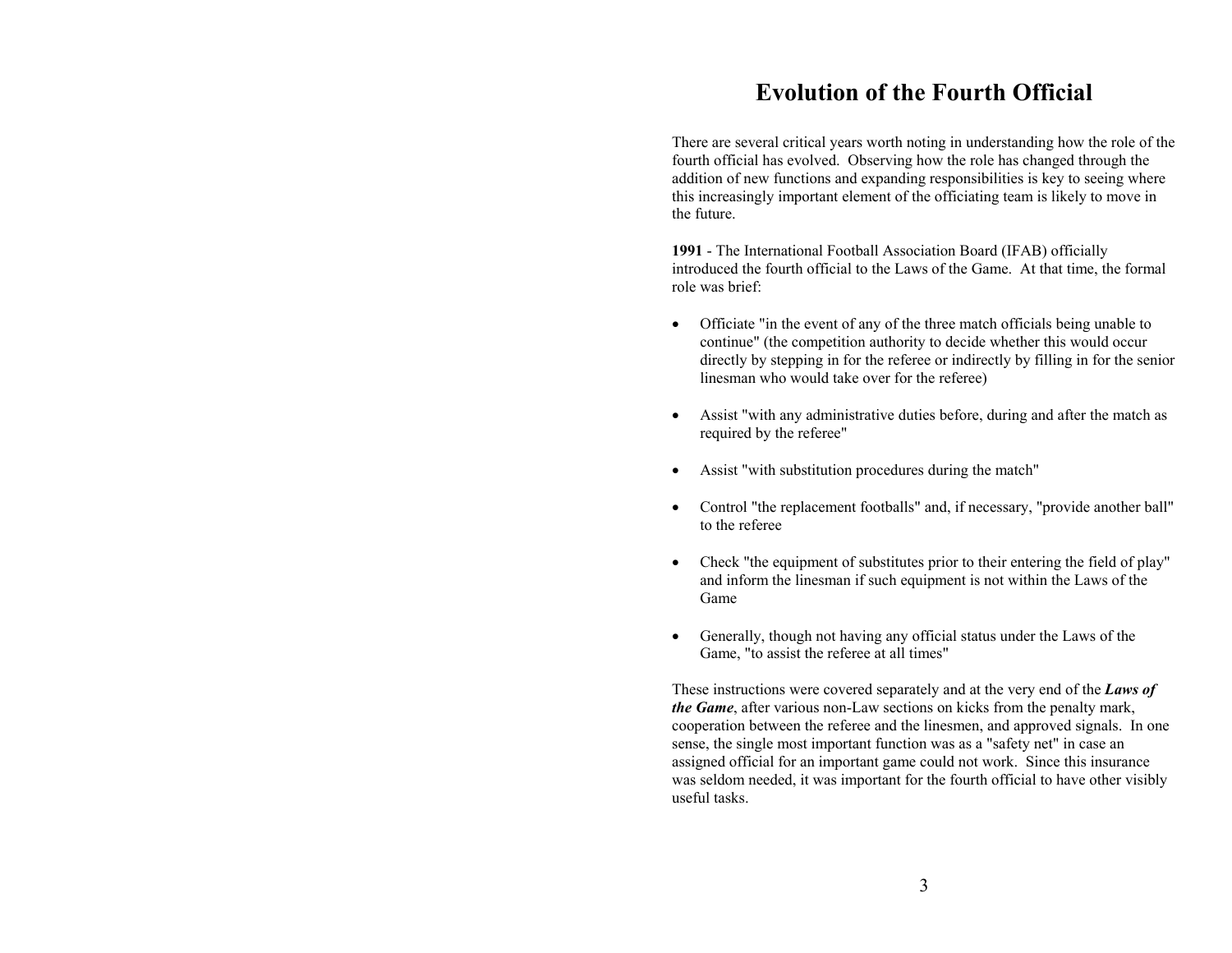**1995** - The Laws of the Game were amended by IFAB Decision 15 to Law V which, for the first time, acknowledged the existence of the fourth official as part of the officiating team and referenced IFAB guidelines which were to be followed regarding role and duties. Although the duties remained substantially the same as those outlined above, the International Board modified the last item in two ways: first, by removing the comment that the fourth official had no official status and second, by moving the section dealing with the fourth official farther forward in the group of non-Law entries. Finally, the International Board issued Decision 13 (Decision 1 as of 1999) under Law V providing "liability protection" for referees, linesmen (now assistant referees), and fourth officials while acting in their official capacity under the Laws of the Game.

**1996** - The IFAB added a responsibility to the list. The fourth official was authorized to "submit a report to the appropriate authorities, on any misconduct which has occurred out of the vision of the referee and the assistant referees." He was also to advise the referee and assistant referees "of any report being made." The Board noted that this would "enhance the role of the fourth official as one of the refereeing team" and facilitate "the use of written evidence from the fourth official …"

**1997/1998 –** The Laws of the Game were extensively rewritten. Board Decision 15 became Decision 2 under Law 5 and the guidelines remained substantially the same.

**1999/2000** – This edition of the Laws of the Game had several new and revised fourth official duties. First, if the equipment of a substitute does not comply with the Laws of the Game, the fourth official now had the authority to inform the referee directly rather than having to communicate through the assistant referee**.** Second, he could inform the referee regarding "irresponsible behaviour by any occupant of the technical area." The IFAB clearly indicated its desire that fourth officials be appointed to "top division matches in competitions organised by national associations or their leagues." In the *1999 Memorandum*, USSF advised referees that these changes marked a deliberate extension of the responsibility of the fourth official, both by increasing the duties to be performed (e.g., monitoring bench behavior) and by creating a direct relationship between the fourth official and the referee.

**2000/2001** - A significant change occurred in this edition of the Laws. The fourth official will notify the referee if a player or substitute (1) has been cautioned or sent off based on an incorrect identification, (2) has not been sent off despite having received a second caution, or (3) has committed violent conduct out of the view of the referee and assistant referees.

**2001/2002 –** The International Board recognized the role of the fourth official in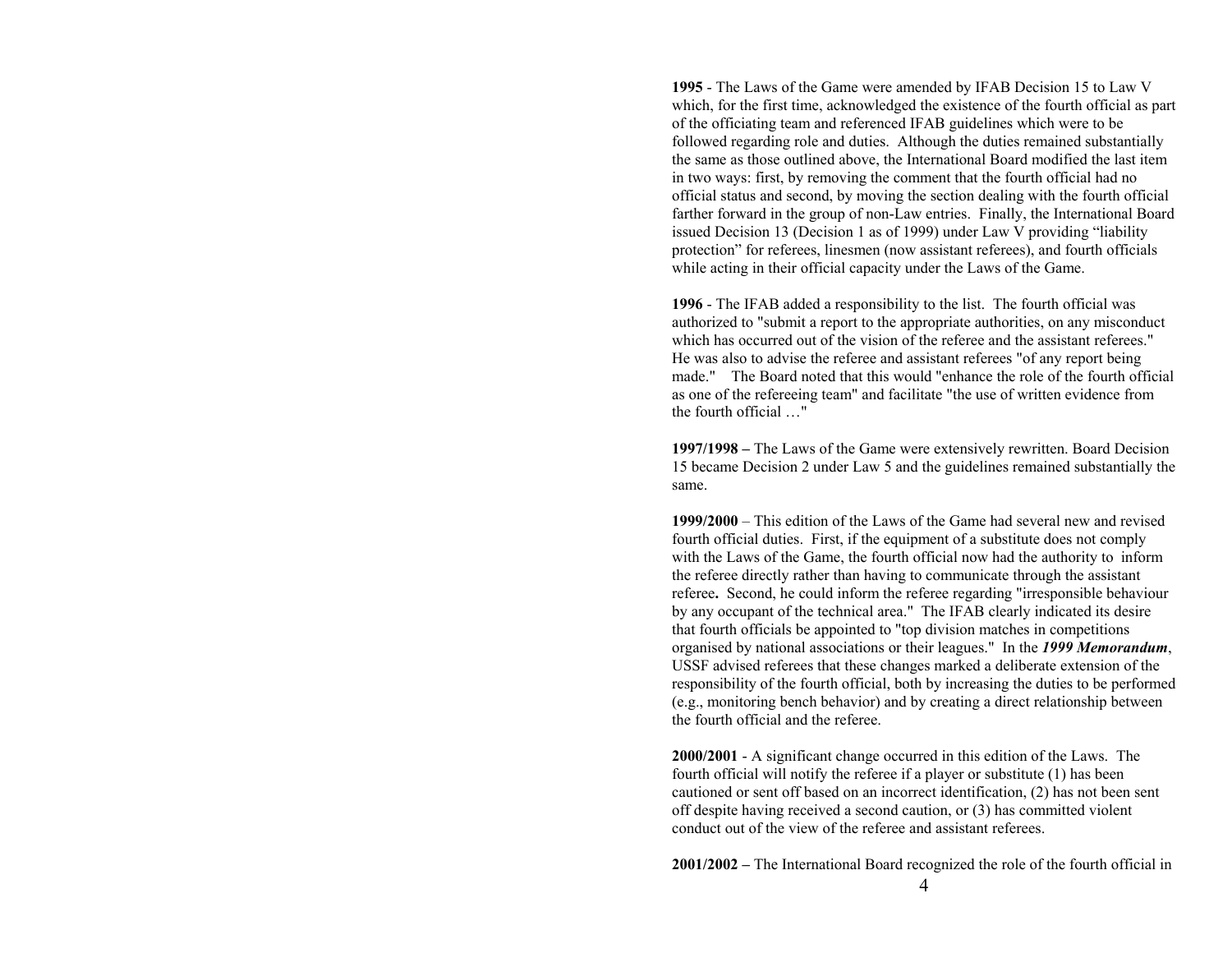assisting with situations involving players who have left the field because of bleeding or blood on the uniform. In the past, only the referee could approve a player's return to the field based on personally determining that the problem had been corrected. In order to bring the team back to its authorized strength on the field as soon as possible, the Board endorsed the option of having the fourth official perform this inspection. This new responsibility has been widened further by the USSF to include involving the fourth official in situations where a player has been instructed to leave the field due to equipment problems.

This pattern of change from the beginning of the 1990s to today parallels in many respects the elevation of the linesman to an assistant referee. It marks for both types of officials a trend toward closer integration of all the different roles which together are responsible for managing the modern game of soccer.

At the same time, it is equally clear that the duties of the fourth official have not received enough attention to enable an otherwise experienced official to perform them according to appropriate professional standards. It is the purpose of this pamphlet to provide guidelines for the specific and concrete responsibilities of the fourth official within these broad parameters and to set forth approved mechanics and procedures for how these responsibilities can be performed.

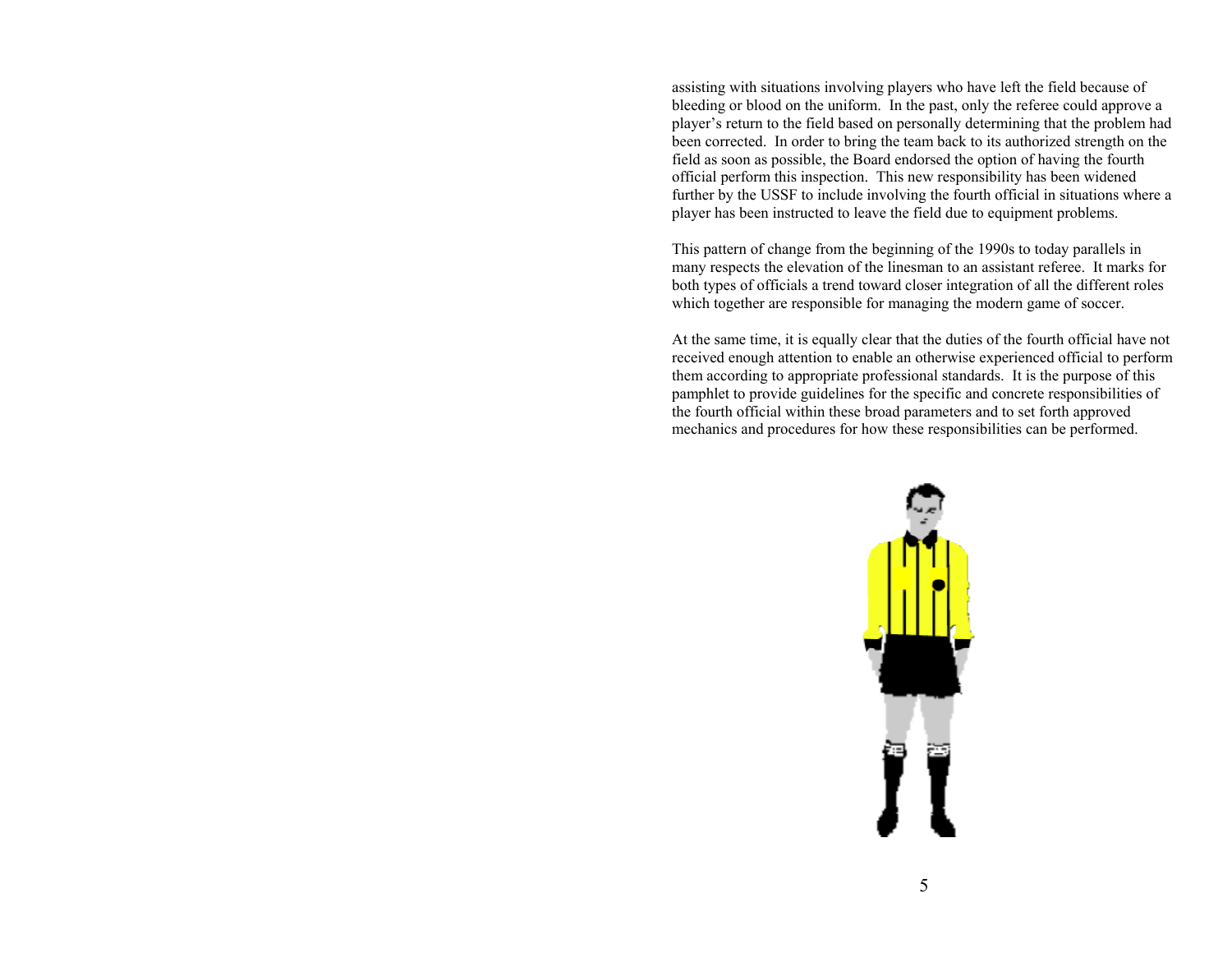# <span id="page-7-0"></span>**1. Responsibilities Prior to Start of Match**

#### **A. Reporting to the Field**

- Coordinate with referee the preferred arrival time and meeting location so that the entire team can present themselves at the field together
- Determine from the referee the appropriate uniform and the governing rules of competition regarding the fourth official's responsibility to substitute either for the referee or for the senior assistant referee if needed
- Be fully prepared (equipment and uniform) to serve as either the referee or as an assistant referee, in accordance with competition authority rules
- Have additional items of equipment such as a clipboard, fourth official's game report forms, extra paper, extra flags, and additional copies of the standard USSF substitution pass
- Participate fully and attentively in the pre-game conference regarding responsibilities, mechanics, procedures, and any match-specific issues

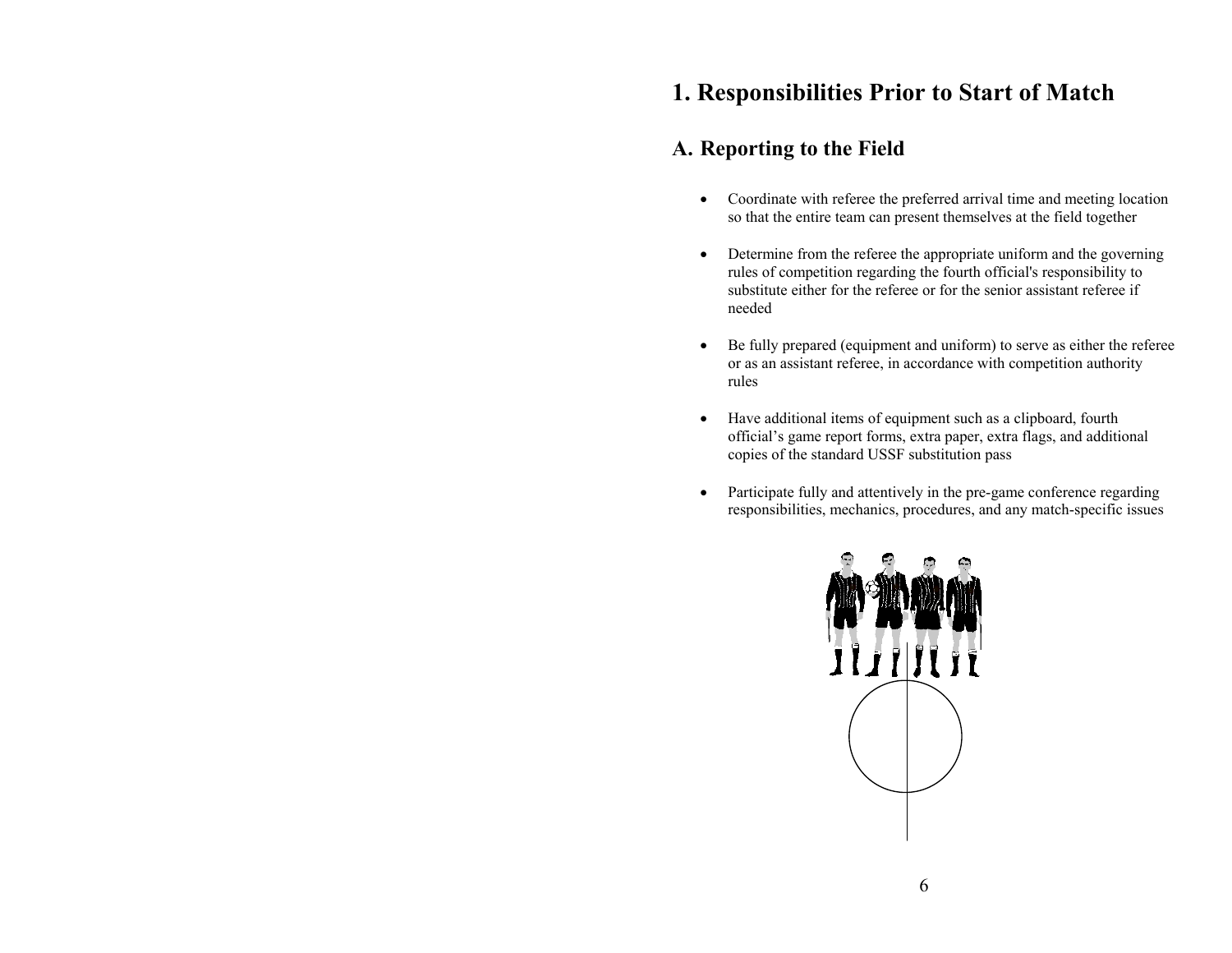### <span id="page-8-0"></span>**B. Field, Ball, and Team Inspections**

- Participate with referee and assistant referees in inspecting the field, with particular attention to the benches and technical areas
- Interact with the facility manager regarding matters such as the referee changing room supplies



- Obtain the game balls specified by the competition; check and ensure compliance with the requirements of Law 2
- Obtain the substitution board equipment (if available); check and ensure its completeness and reliability
- Identify and coordinate security issues with home team and/or competition management
- Contact team representatives for rosters and related forms
- Prepare and issue to each team the appropriate number of substitution tickets or passes, marked for authenticity
- Accompany the senior assistant referee during credentials, equipment, and uniform inspection of each team

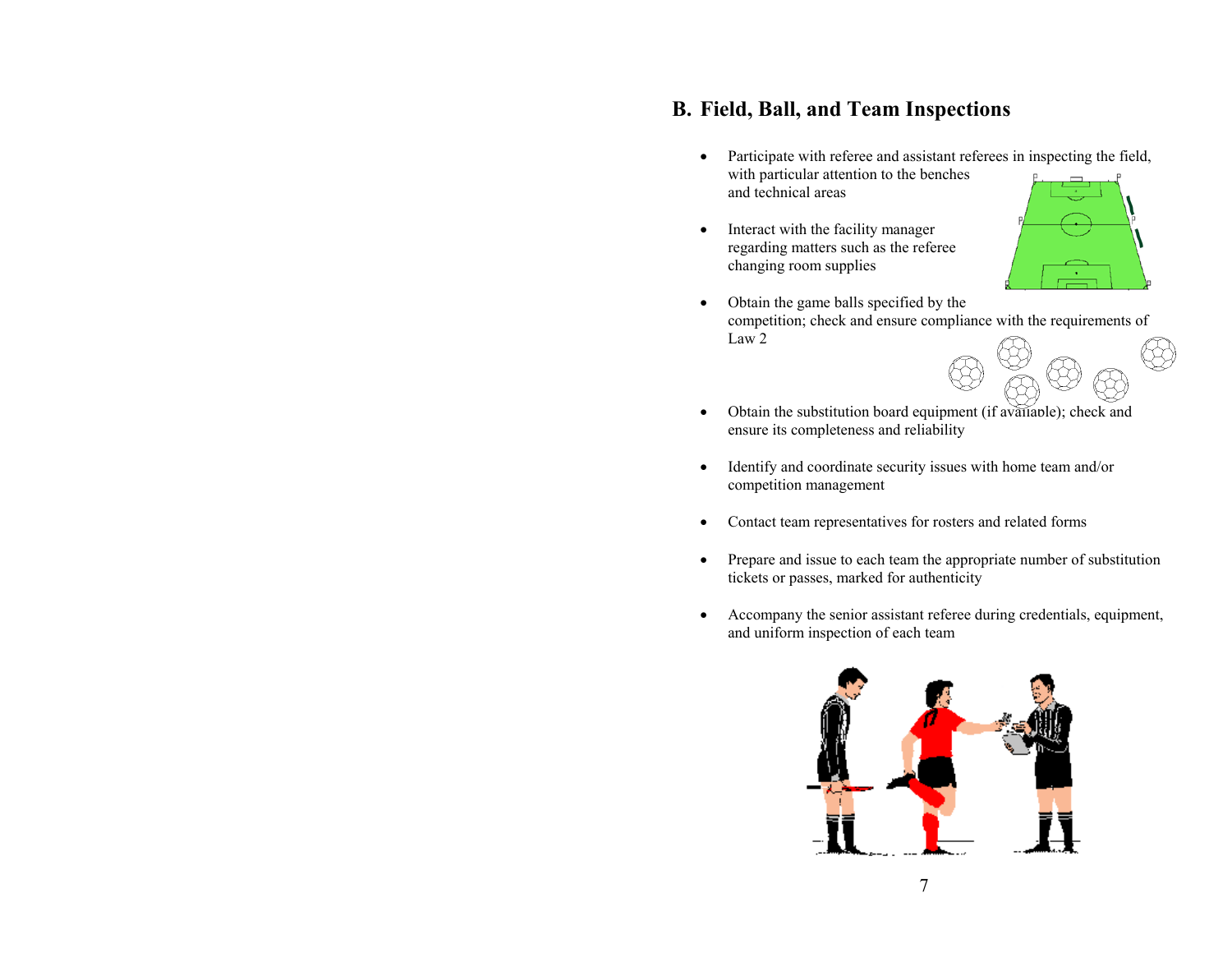• If requested, instruct ball handlers regarding their duties (including particularly entering the field, retrieving extra balls from the field, and the need for neutrality)

## <span id="page-9-0"></span>**C. Interaction with Coaches**

- Identify and contact coaches or team managers
- Discuss with the coaches such matters as regarding substitution procedures, warm-up areas, and injury procedures
- Resolve any issues or ambiguities regarding competition rules as requested by the referee (e.g., overtime provisions)

#### **D. Immediately Prior to the Start of Play**

- Walk onto the field with the referee, assistant referees, and teams
- Perform final check of bench, technical, and fourth official's areas for proper equipment, supplies, and presence of only authorized persons
- Following inspection of the game balls, provide them to the referee for selection of the primary (starting) game ball
- Respond to eye contact by the referee to indicate that all matters under the fourth official's control are in readiness for the start of play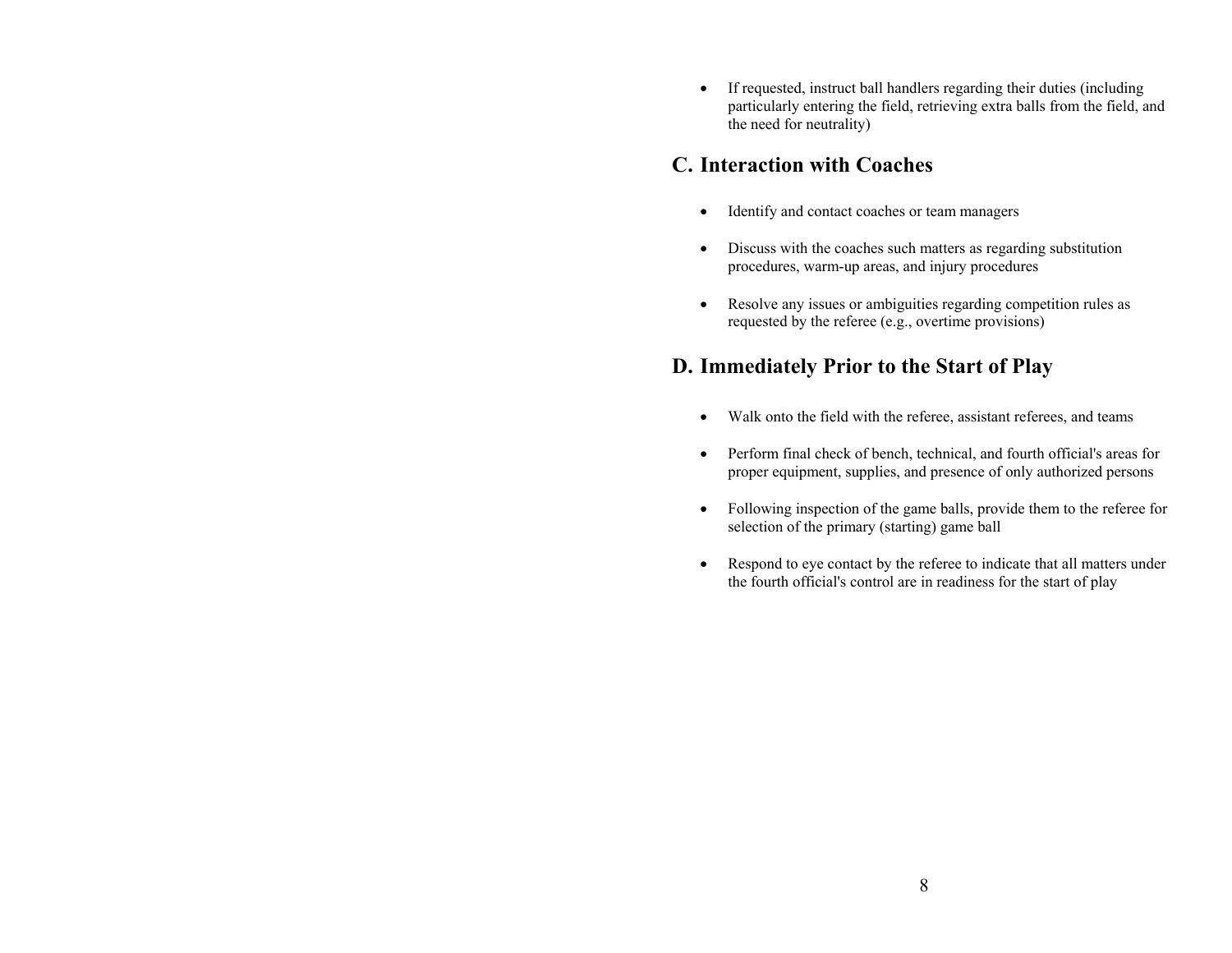# <span id="page-10-0"></span>**2. Responsibilities During Play**

#### **A. General**

- Remain at the fourth official's table or designated location unless performing a specific duty elsewhere
- Remain standing throughout the match unless directed otherwise by the referee during the pre-game conference. If seated, be located next to (not behind) the fourth official's table
- Maintain proper records for substitutions, goals scored, cards displayed for misconduct, injuries, and incidents outside the vision of the referee and assistant referees
- Notify the referee as quickly as possible if a player or substitute has
	- been cautioned or sent off based on an incorrect identification
	- not been sent off despite having received a second caution
	- committed violent conduct out of the view of the referee and assistant referees
- Be aware of the position and movement of substitutes, coaches, and other team personnel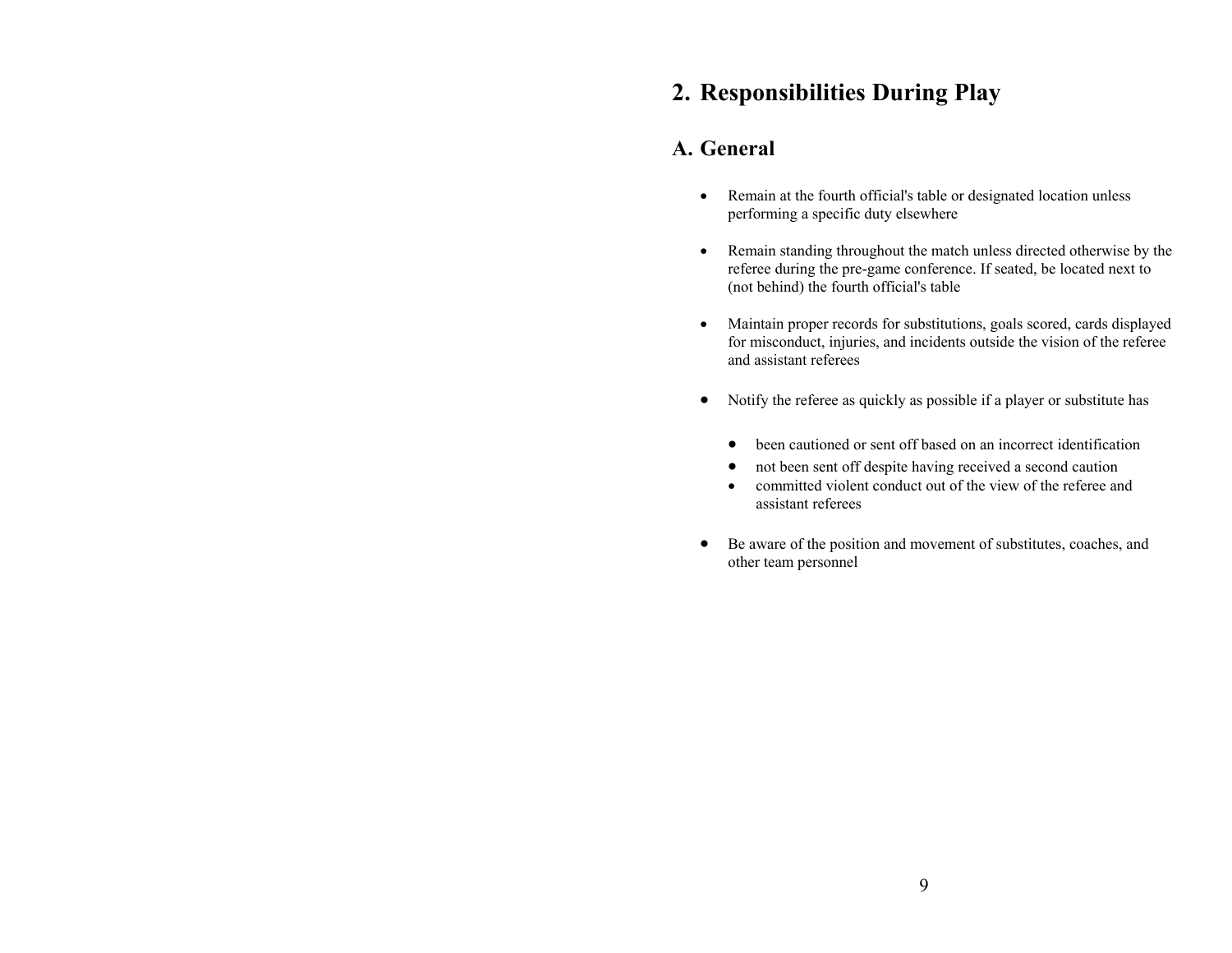## <span id="page-11-0"></span>**B. Substitutions**

- Confirm substitute
	- is listed on the official roster
	- has an authentic substitution pass
	- equipment conforms to Law 4



- Stand at halfway line with substitute slightly behind and on bench side of you
	- If both teams are requesting a substitution, keep the substitutes on their respective bench sides
	- Perform substitution procedures below for each team separately
- If a numbers kit or board is being used, display the number of the player being substituted and number of the substitute entering the field
- Require the substitute to hold the substitution pass until entry to the field is permitted
- When the substitution request is acknowledged, make sure the substitute does not enter the field until the exiting player has completely left the field



- Take the substitution pass
- Record the time and any relevant circumstances of any player instructed to leave the field temporarily to correct equipment, uniform, or bleeding problems.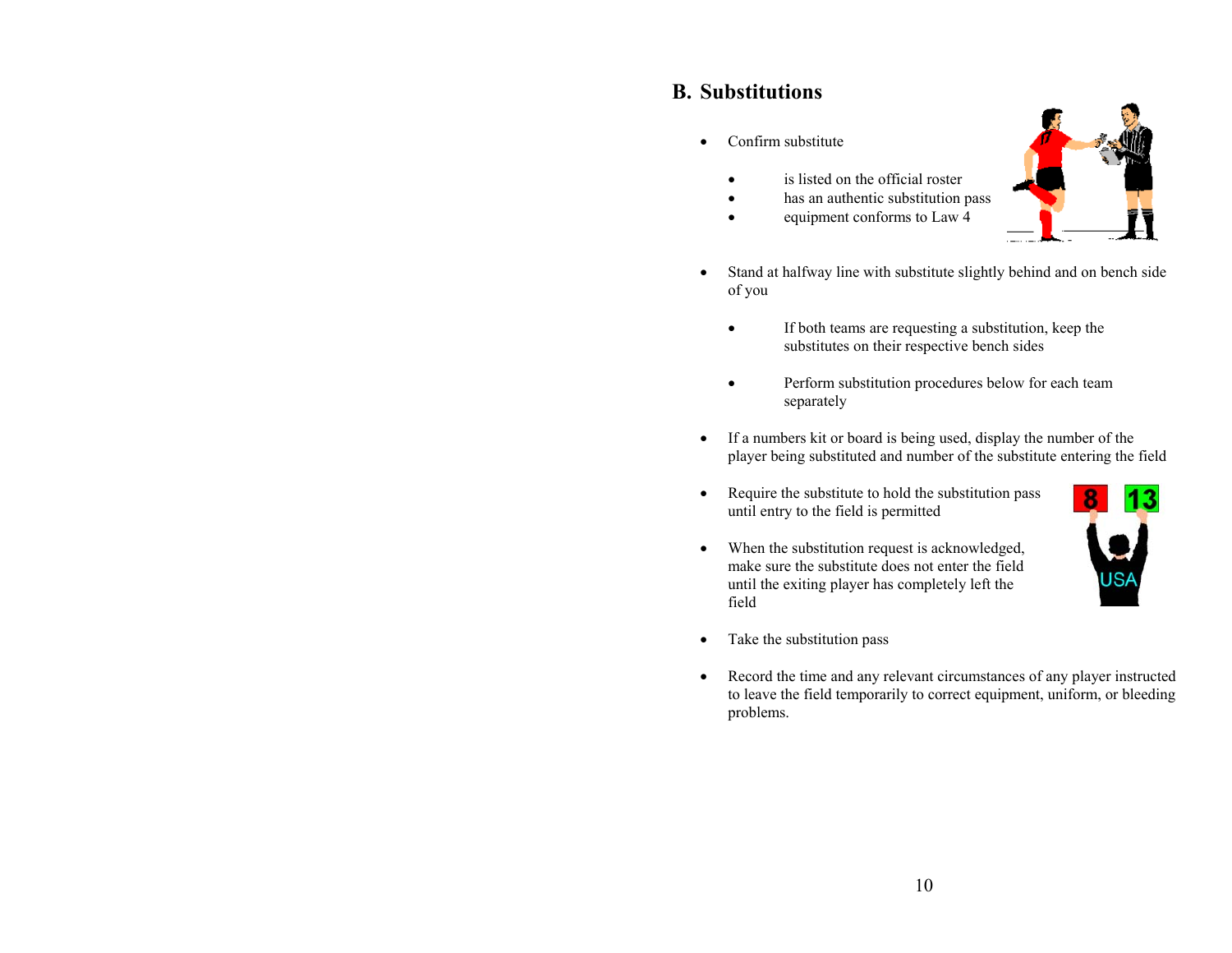#### <span id="page-12-0"></span>**C. Control of Benches and Technical Areas**

- Keep both benches and technical areas under observation
- Take particular note of any persons not recognized as authorized to be in these areas and bring their presence to the attention of the match officials (e.g., field marshals) for removal
- Note instances where a coach or other team official moves off the bench to give technical instructions but does not return after giving instructions
- Be prepared to bring to the attention of the coach any instances of improper behavior by team officials or substitutes on the bench



• Monitor and prevent the practice of

> throwing water containers of any kind onto the field or to players on the field

- Observe the behavior of ball persons and ensure that they follow the instructions regarding their responsibilities given prior to the start of play
- Monitor substitutes who are warming up
	- Prevent such persons from interfering with official activities
	- Ensure that such persons are easily distinguished from players (be) mindful of the field of vision of assistant referees)
	- Use this information to prepare for a possible substitution request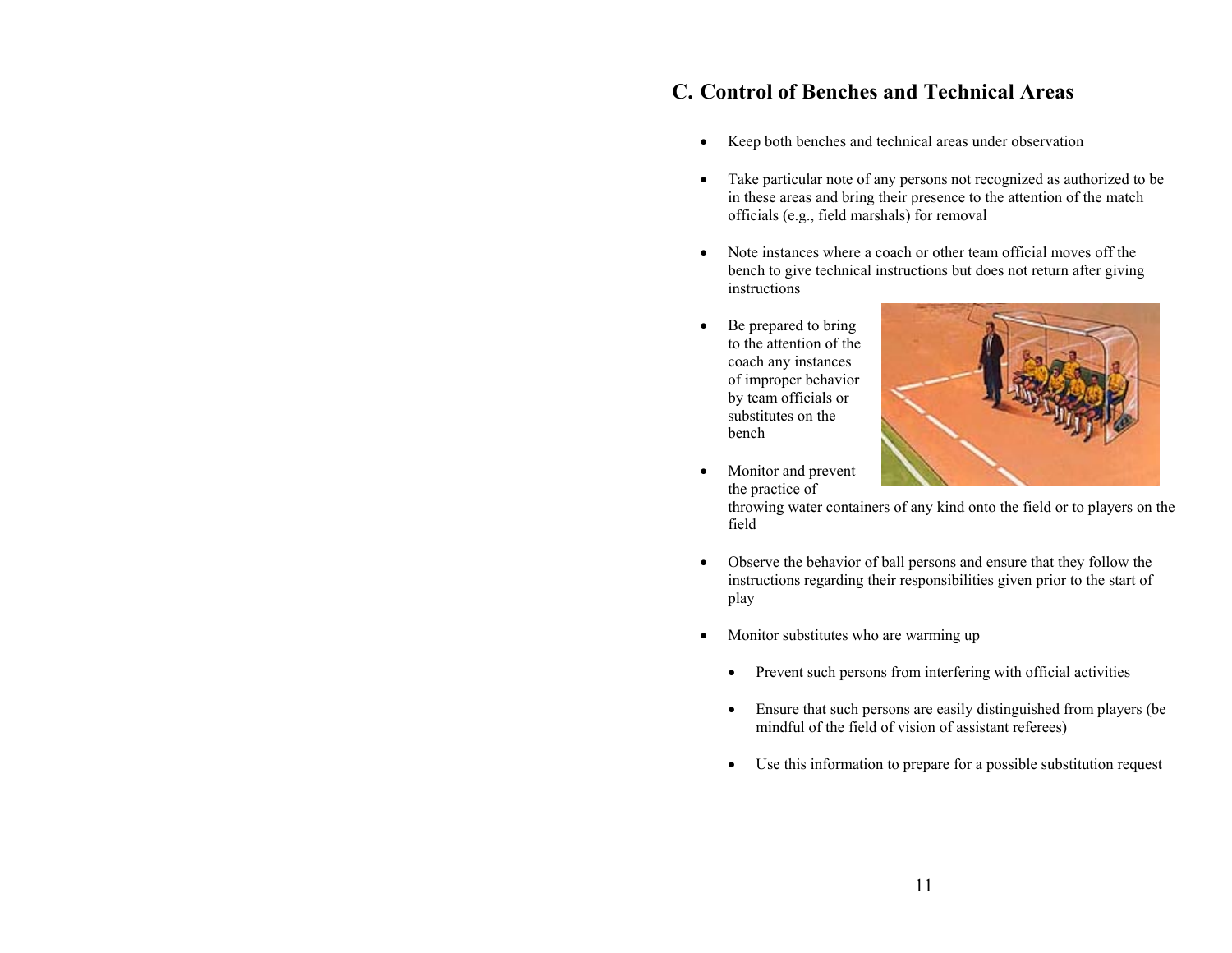## <span id="page-13-0"></span>**D. Equipment Problems, Bleeding, or Blood on the Uniform**

- Be aware of the referee instructing a player to leave the field due to illegal equipment, bleeding, or blood on the uniform and distinguish this from either a send-off or a substitution
- Do not permit a player to return to the field until:



- the referee's instructions have been complied with regarding who must confirm the correction of a bleeding or equipment problem, and
- the referee has beckoned the player back onto the field
- Monitor efforts to stop any bleeding, replace a blood-soaked uniform, or correct illegal equipment
- If, in the pregame conference, the referee has authorized the fourth official to inspect and confirm the correction of any bleeding or equipment problems, ensure that the matter has been fully resolved in accordance with the referee's instructions
- Follow the procedure requested by the referee in the pregame conference to notify him that the problem has been resolved and the player is ready to return to the field, whether during play or at a stoppage, at the earliest opportunity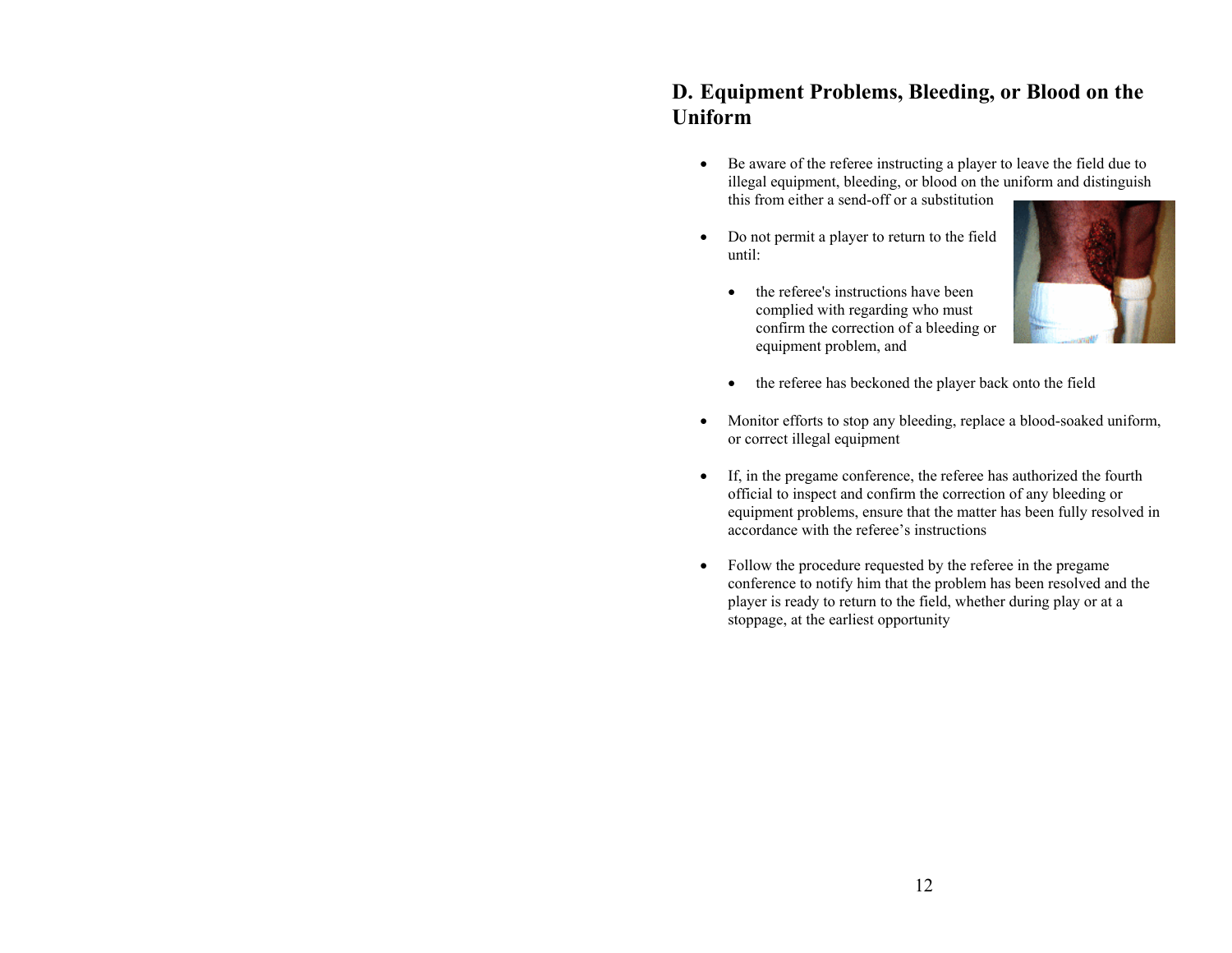#### <span id="page-14-0"></span>**E. Goals, Injuries, and Critical Situations**

- Record the time and immediate circumstances of all goals (may seek assistance on this information from team officials or bench personnel)
- Check both bench areas to ensure that non-players are not entering the field
- If celebrating players approach their bench area, encourage them to prepare for the kick-off restart of play without excessive delay
- Record the time and immediate circumstances of any injury for which play is stopped
- Prevent team officials and bench personnel from entering the field in response to an injury and, when permitted by the referee, allow only appropriate personnel to attend to the player
- Be prepared for a substitution request
- Where an injured player off the field is prepared to return to play, stand at the midfield line to communicate to the referee that the player is now ready to return to the game
- Monitor team officials and substitutes on the bench in critical situations where there might be an attempt to enter the field, prevent such entry if possible, and identify for subsequent referee action any persons who do enter the field despite your efforts
- If a player is sent off (shown a red card), ensure that the player exits the field entirely and conforms to competition authority requirements for further removal from the area of the field (utilize field marshal, match official, or security staff to assist if necessary)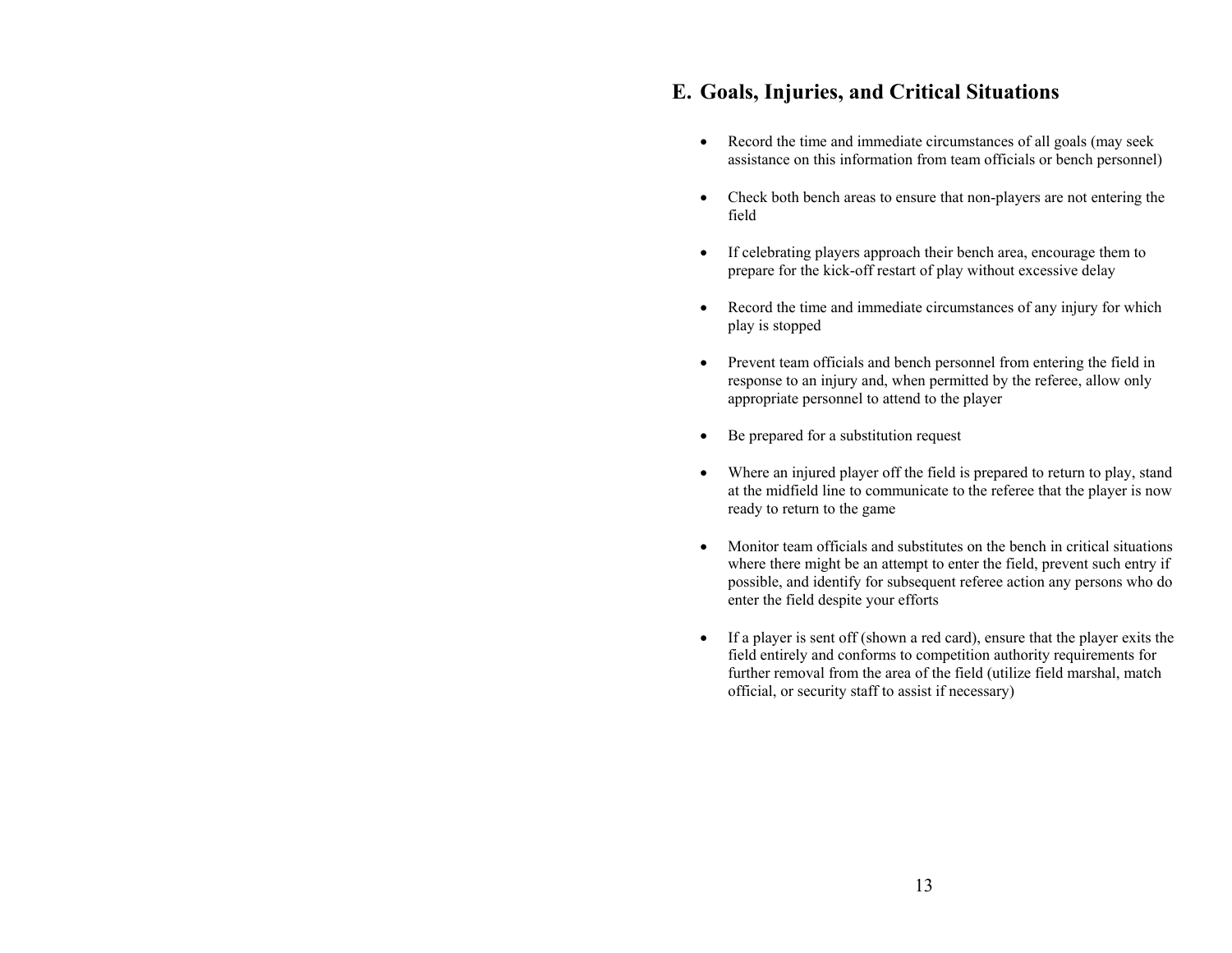## <span id="page-15-0"></span>**F. Halftime Break**

• As the period closes, gather equipment (records, paperwork, sign board or kit, etc.) and join the referee and assistant referees so that all officials can exit the field as a group



- Secure game ball and replacement balls unless this has already been done by the referee or an assistant referee
- Participate in comparing and, where necessary, correcting records of significant events
- Participate in the general discussion among the team of officials regarding the conduct of the match, patterns observed, player behavior to be observed more closely, etc.
- Before the start of the second half, check with teams to determine if substitutions are to be made and ensure that the proper information is logged

## **G. Additional Periods of Play and/or Kicks from the Penalty Mark**

- Be prepared to remind persons in the technical areas of the requirements for these situations and their responsibilities
- If the rules of competition call for additional periods of play following a tied score, assist the referee in maintaining an orderly transition from the end of the last regular period of play to the first overtime period
- If the match will continue with kicks from the penalty mark to decide a tie, ensure that only players, not substitutes or coaches, enter the field for this phase of play
- Note the order of players kicking from the mark and the results of their kicks as backup to the record being kept on the field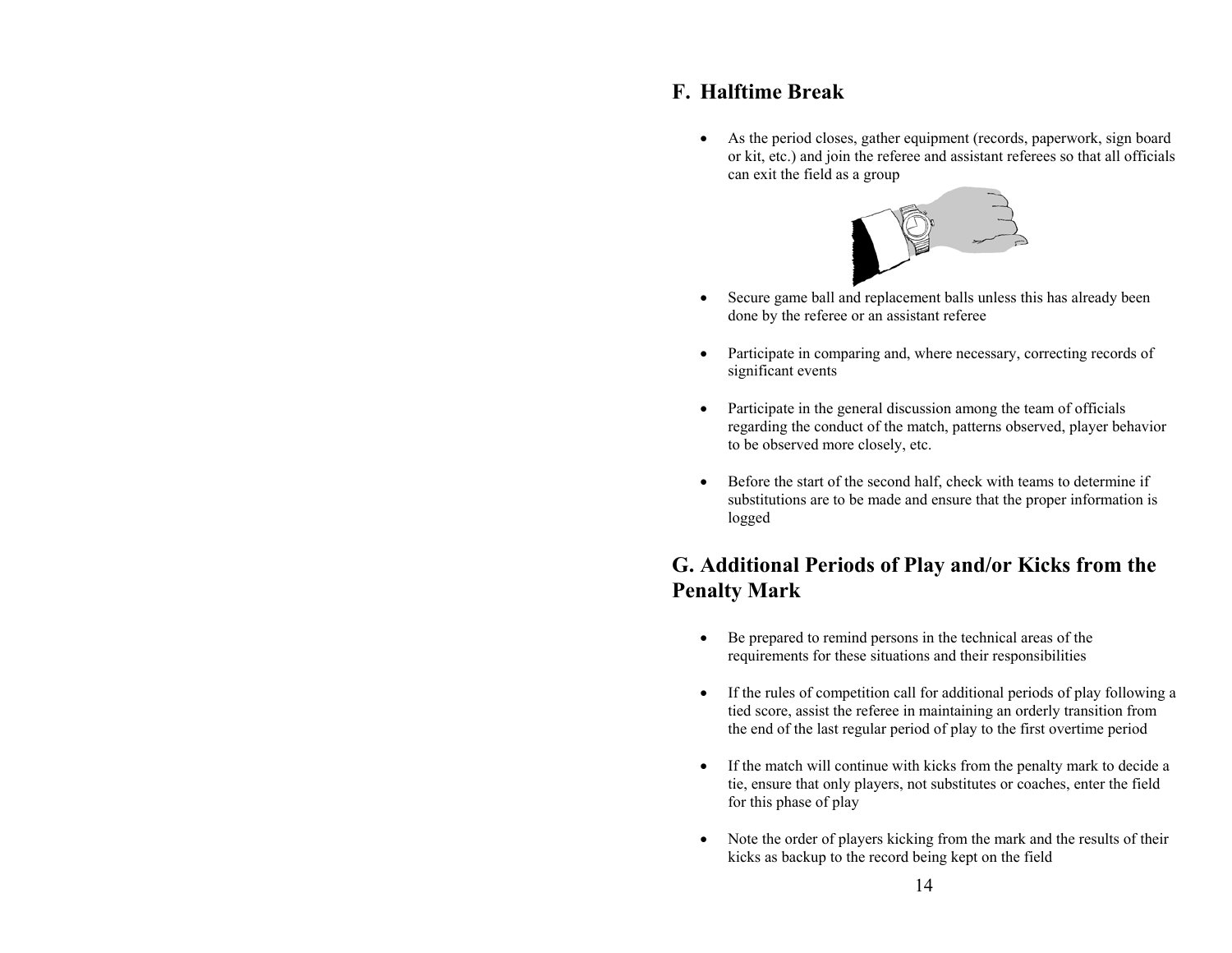# <span id="page-16-0"></span>**3. Responsibilities After the Match**

## **A. Equipment and Paperwork**

- Make sure all equipment and other items you brought to the field are gathered up and taken with you
- Retrieve the ball if it is closest to you when the match ends and carry it with you until it can be given to the referee
- Move to join the referee and assistant referees without undue delay (avoid in particular being engaged in conversation by anyone wanting to discuss events during the match)



## **B. Match Debrief**

- Provide information from your records as requested by the referee to confirm or correct information recorded on the field
- Bring to the referee's attention any events which were not observed by the officials on the field but which should be included in the final game report
- Participate fully as a member of the officiating team in discussions conducted by the referee and/or assessor to review and assess match events, critical situations, issues of control, call sorting, team and player behavior, etc.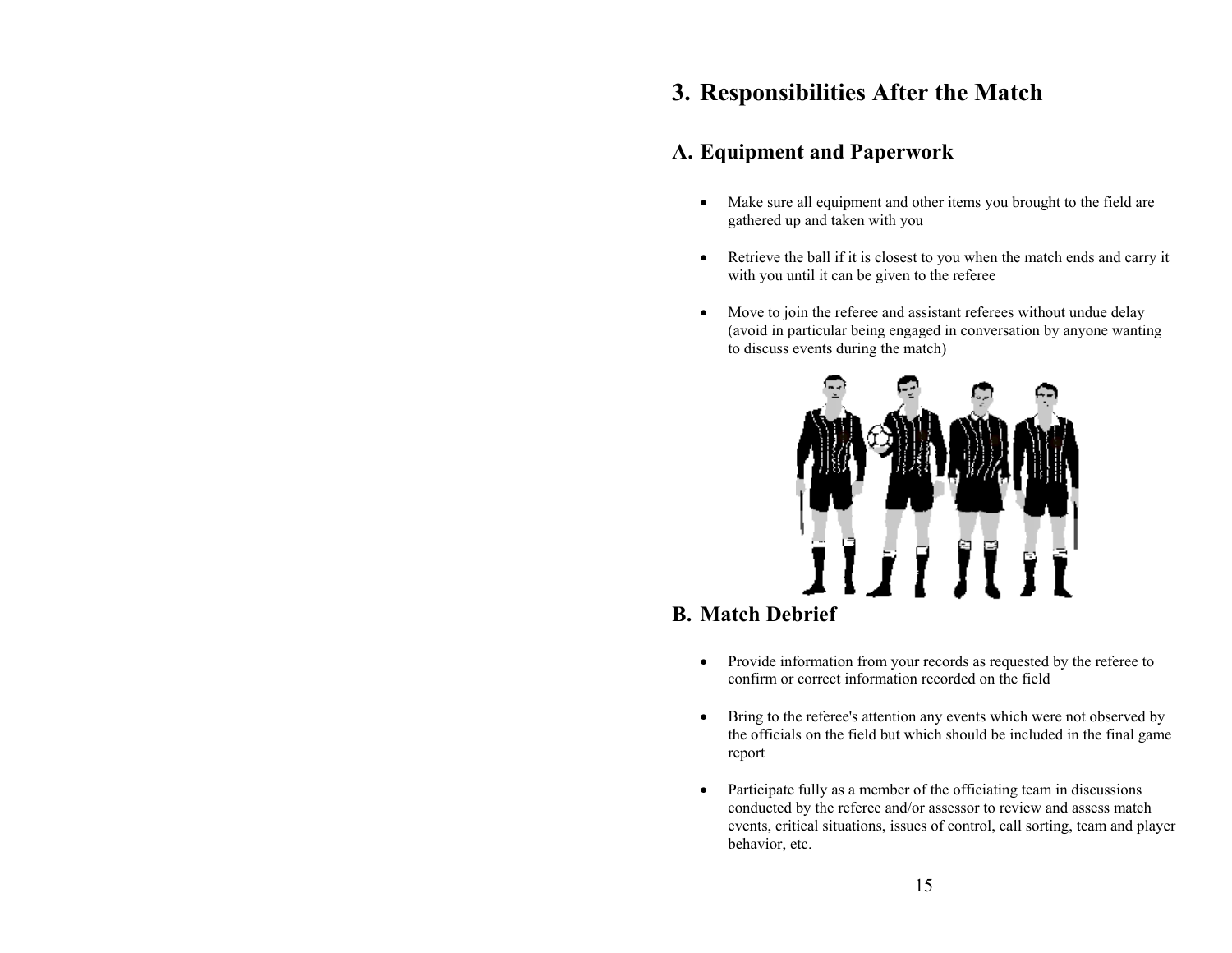# <span id="page-17-0"></span>**C. Fourth Official's Report**

- If a separate report by the fourth official is needed (in the case of events mentioned in the referee's game report which are included based solely on your information), ensure that the details are fully discussed with the referee
- Provide the referee with an information copy of any separate report you submit

| Color<br>Home Team                                                    |                                           |                              |                       |                | Visiting Team                         |                        |                           | Color                 |                                  |
|-----------------------------------------------------------------------|-------------------------------------------|------------------------------|-----------------------|----------------|---------------------------------------|------------------------|---------------------------|-----------------------|----------------------------------|
| Field<br>Date of Game                                                 |                                           |                              |                       |                | Kkk Off (Actual Time)                 |                        |                           | End 1st Half          |                                  |
| $\sqrt{2}-\sqrt{2}$                                                   |                                           |                              |                       |                | Ovw. O <sub>EN</sub>                  |                        |                           |                       |                                  |
| REFEREE<br>SENIOR LINESMAN                                            |                                           |                              |                       |                | 2nd Half Kick Off.                    |                        | End 2nd Half              |                       |                                  |
|                                                                       |                                           |                              |                       |                |                                       |                        | <u> Barnet Alexandria</u> |                       |                                  |
|                                                                       |                                           |                              |                       |                | Overtime Kick Off                     |                        |                           | Overtime End 1st Half |                                  |
| LINESMAN                                                              |                                           |                              |                       |                | _÷_<br>Overtime 2nd Half Kick Off     |                        | Overtime End 2nd Half     |                       |                                  |
|                                                                       |                                           |                              |                       |                | $\cdot$ :                             |                        | ÷                         |                       |                                  |
| FOURTH OFFICIAL                                                       |                                           |                              |                       |                | <b>SCORING SUMMARY</b>                |                        | <b>INJURY REPORT</b>      |                       |                                  |
| SUBSTITUTIONS)                                                        |                                           |                              |                       |                | <b>HALFTIME</b>                       |                        | <b>TEAM</b>               | NUMBER<br>TIME        |                                  |
| Number<br>IN                                                          | <b>HOME</b>                               | Number                       |                       | <b>VISITOR</b> |                                       | HOME_________ VISITOR_ |                           |                       | <u> 1999 - James James</u>       |
| OUT                                                                   | Time                                      | IN<br>OUT                    | Time                  |                |                                       | <b>REGULATION END</b>  |                           |                       |                                  |
|                                                                       |                                           |                              |                       |                | HOME _______ VISITOR                  |                        |                           |                       |                                  |
|                                                                       |                                           |                              |                       |                |                                       | OVERTIME               |                           |                       |                                  |
|                                                                       |                                           |                              |                       |                | HOME ________ VISITOR.                |                        |                           |                       | <b>Contractory School Street</b> |
| HHIHH                                                                 | <b>Barnett Barnett</b>                    |                              |                       |                | <b>FINAL</b><br>HOME_________ VISITOR |                        |                           |                       |                                  |
| 1806<br><b>ROBERT</b>                                                 |                                           | WEEK                         |                       |                |                                       |                        |                           |                       | Billiam                          |
|                                                                       | <u> 1999 - John Barnett, fransk forsk</u> |                              |                       |                |                                       |                        | <b>SCORING</b>            |                       |                                  |
|                                                                       |                                           |                              |                       |                |                                       | <b>NUMBER</b>          |                           |                       |                                  |
| MISCONDUCT                                                            |                                           |                              |                       |                |                                       | TIME                   |                           |                       |                                  |
|                                                                       | HOME                                      | <b>VISITOR</b>               |                       |                | HONE                                  | <b>NUMBER</b>          |                           |                       |                                  |
| C/8.0.                                                                | Number Time Reason                        | C/5.0.<br>Number             | Time                  | Roason         | SHOLISIA                              |                        |                           |                       |                                  |
| Hillin                                                                | <u>e de la</u><br>Hill Store              |                              |                       |                |                                       | TIME                   |                           |                       |                                  |
| Mining British and a series and a bund<br><b>Band</b><br><b>Hotel</b> |                                           |                              |                       | <b>NOTES</b>   |                                       |                        |                           |                       |                                  |
| inting                                                                | e<br><b>ABILITY</b>                       | <b>SHARRED</b><br>0000000000 |                       | <b>SSISH</b>   |                                       |                        |                           |                       |                                  |
|                                                                       |                                           |                              |                       | teconomic      |                                       |                        |                           |                       |                                  |
|                                                                       |                                           |                              |                       |                |                                       |                        |                           |                       |                                  |
| With billin                                                           |                                           |                              | <b>START DIRECTOR</b> |                |                                       |                        |                           |                       |                                  |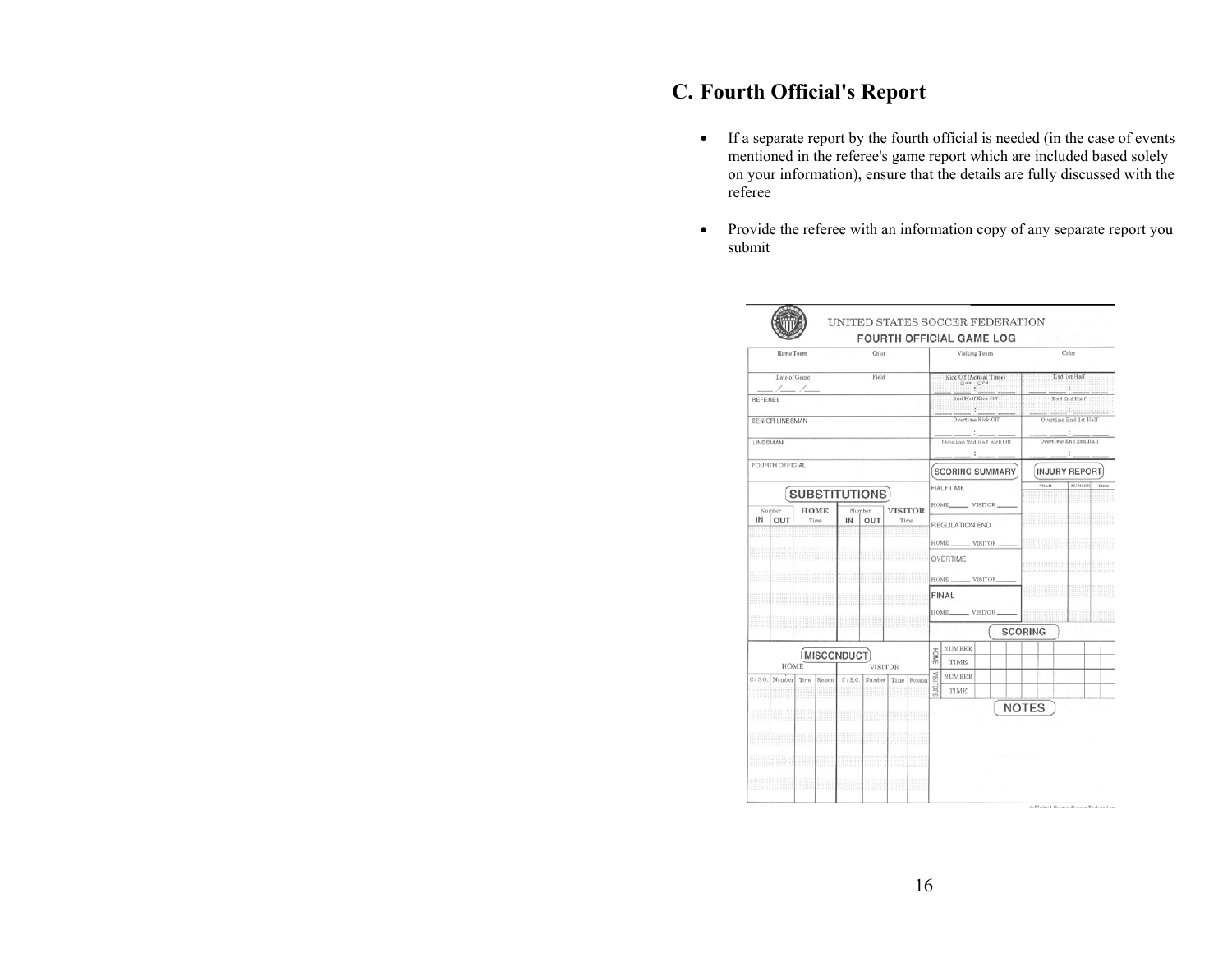#### <span id="page-18-0"></span>**4. General Considerations and Special Situations**

- The fourth official performs any other duties which the referee requests, consistent with and not detracting from the above guidelines
- The fourth official is the primary point of contact with the officiating team for all persons other than the players, substitutes, and team officials (e.g., stadium representatives, security, broadcast managers, ball retrievers, etc.)
- The fourth official performs his duties under and with the authority of the referee
- The actual authority of the referee should be used as seldom as possible and only as a last resort but, when it is needed, do not hesitate to inform the referee
- Maintain composure and a professional appearance at all times, avoid being drawn into any conversations which do not relate directly to the conduct of your responsibilities
- Small actions taken decisively and early often prevent situations from deteriorating into greater tension, conflict, and confusion
- If you intend to speak to a coach, substitute, or team official in the technical area, keep the conversation professional
- If action must be taken with respect to anyone in the technical area (including a player temporarily off the field for some purpose), attempt to involve the coach by requesting assistance or bringing the matter first to his attention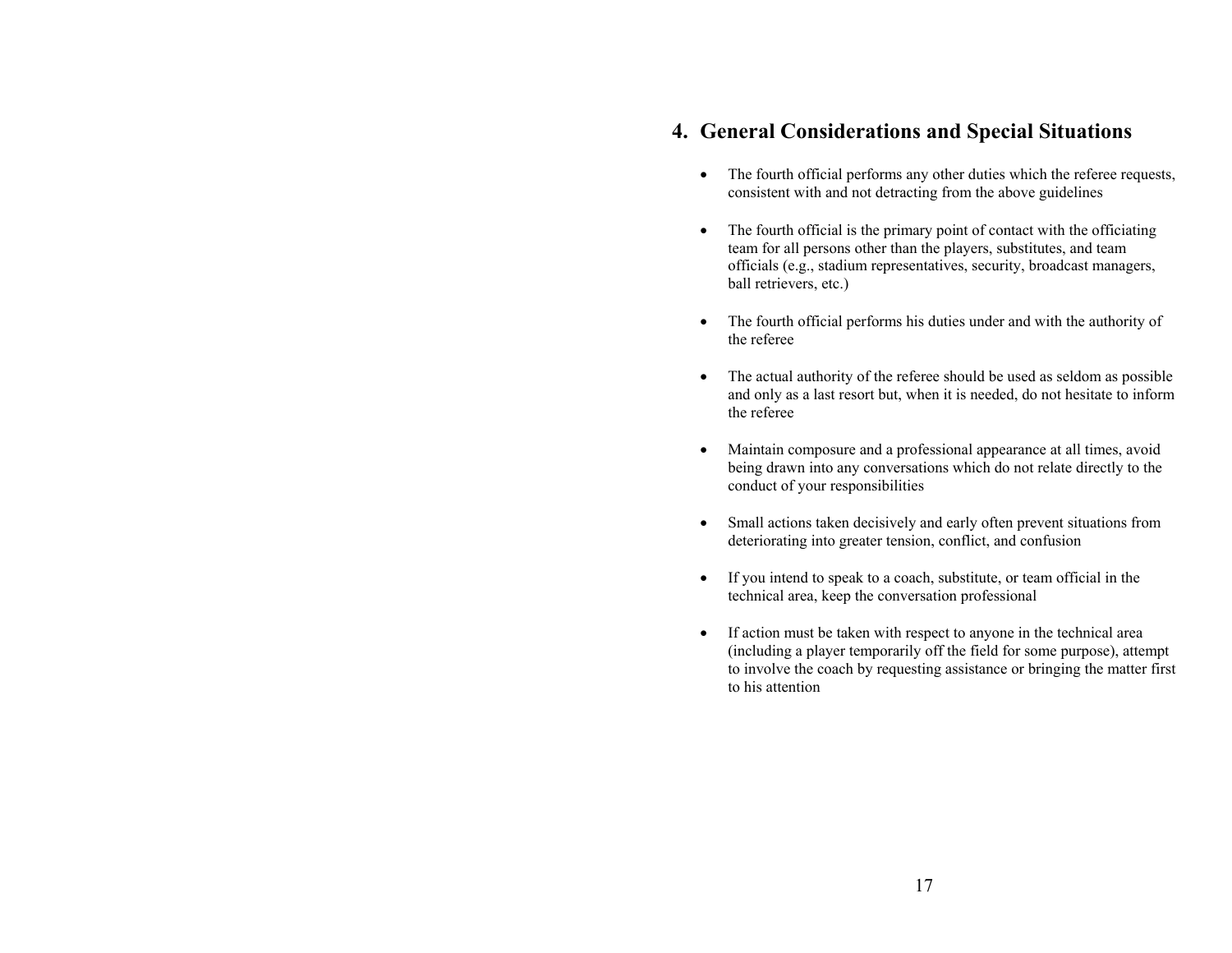# <span id="page-19-0"></span>**5. The Fourth Official**

- The fourth official may be appointed under the competition rules and officiates if any of the three match officials is unable to continue.
- Prior to the start of the competition, the organiser states clearly whether, if the referee is unable to continue, the fourth official takes over as the match referee or whether the senior assistant referee takes over as referee with the fourth official becoming an assistant referee.
- The fourth official assists with any administrative duties before, during and after the match, as required by the referee.
- He is responsible for assisting with substitution procedures during the match.
- He supervises the replacement footballs, where required. If the match ball has to be replaced during a match, he provides another ball, on the instruction of the referee, thus keeping the delay to a minimum.
- He has the authority to check the equipment of substitutes before they enter the field of play. If their equipment does not comply with the Laws of the Game, he informs the referee.
- The fourth official assists the referee at all times. He must indicate to the referee when the wrong player is cautioned because of mistaken identity or when a player is not sent off having been seen to be given a second caution or when violent conduct occurs out of the view of the referee and assistant referees. The referee, however, retains the authority to decide on all points connected with play.
- After the match, the fourth official must submit a report to the appropriate authorities on any misconduct or other incident which has occurred out of the view of the referee and the assistant referees. The fourth official must advise the referee and his assistants of any report being made.
- He has the authority to inform the referee of irresponsible behaviour by any occupant of the technical area.